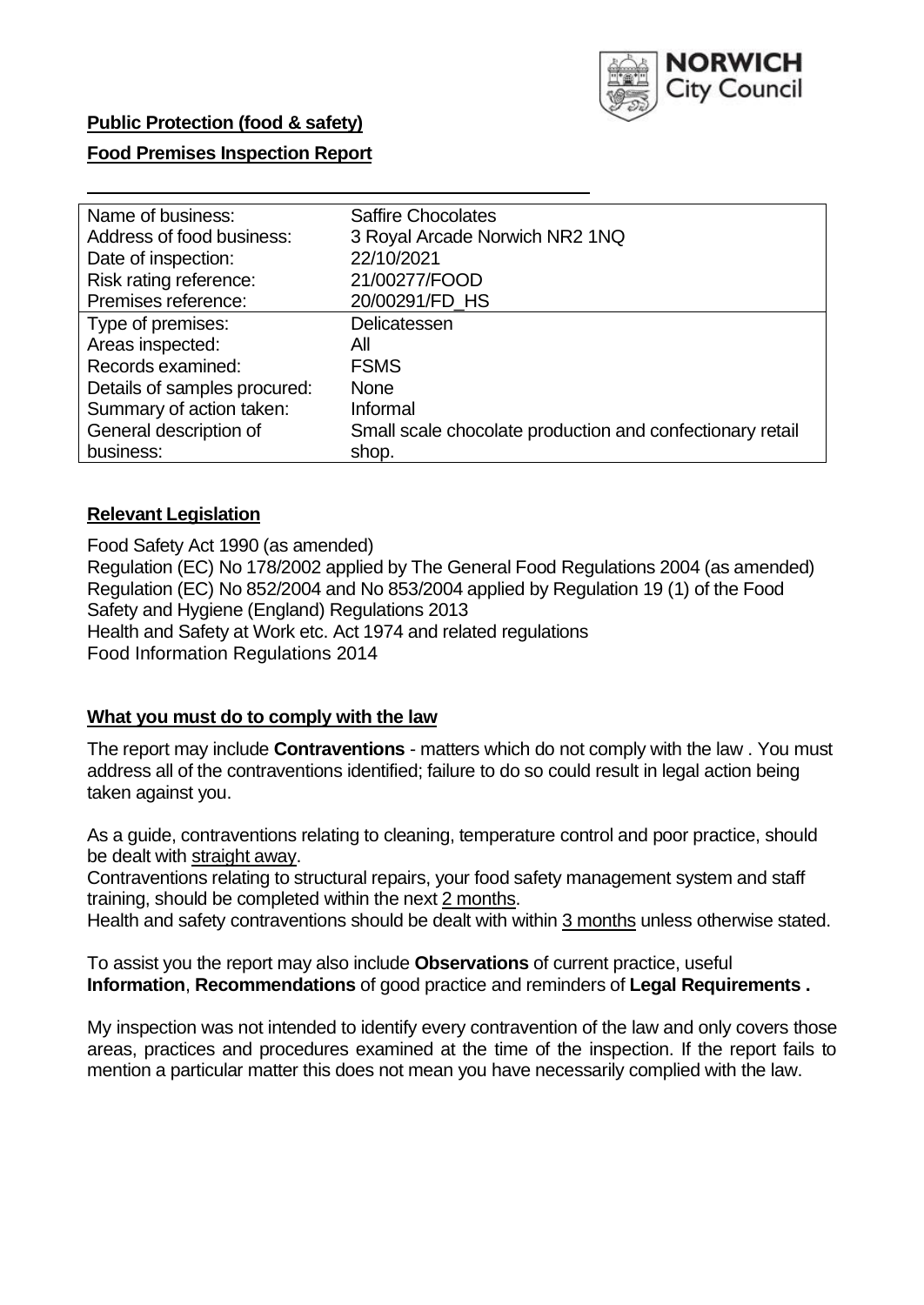# **FOOD SAFETY**

#### **How we calculate your Food Hygiene Rating:**

The food safety section has been divided into the three areas which you are scored against for the hygiene rating: 1. food hygiene and safety procedures, 2. structural requirements and 3. confidence in management/control procedures. Each section begins with a summary of what was observed and the score you have been given. Details of how these scores combine to produce your overall food hygiene rating are shown in the table.

| <b>Compliance Area</b>                     |          |    |           | <b>You Score</b> |                |    |           |    |          |  |  |
|--------------------------------------------|----------|----|-----------|------------------|----------------|----|-----------|----|----------|--|--|
| Food Hygiene and Safety                    |          |    |           | $\Omega$         | 5              | 10 | 15        | 20 | 25       |  |  |
| <b>Structure and Cleaning</b>              |          |    | $\Omega$  | 5                | 10             | 15 | 20        | 25 |          |  |  |
| Confidence in management & control systems |          |    | $\Omega$  | 5                | 10             | 15 | 20        | 30 |          |  |  |
|                                            |          |    |           |                  |                |    |           |    |          |  |  |
| <b>Your Total score</b>                    | $0 - 15$ | 20 | $25 - 30$ |                  | $35 - 40$      |    | $45 - 50$ |    | > 50     |  |  |
| <b>Your Worst score</b>                    | 5        | 10 | 10        |                  | 15             |    | 20        |    |          |  |  |
|                                            |          |    |           |                  |                |    |           |    |          |  |  |
| <b>Your Rating is</b>                      | 5        | 4  |           | 3                | $\overline{2}$ |    |           |    | $\Omega$ |  |  |

Your Food Hygiene Rating is 3 - a generally satisfactory standard

# **1. Food Hygiene and Safety**

Food hygiene standards are high. You demonstrated a very good standard of compliance with legal requirements. You have safe food handling practices and procedures and all the necessary control measures to prevent cross-contamination are in place. Some minor contraventions require your attention. **(Score 5)** 

000300

#### Contamination risks

**Contravention** The following exposed food to the general risk of cross-contamination with bacteria or allergens or its physical contamination with dirt, foreign objects or chemicals:

- large sheets of paper were secured with blue masking tape to walls above food preparation surfaces and equipment. Paper is not suitable as a wall covering as it is absorbent and cannot be cleaned. The paper was fraying in places and pieces could fall onto the food preparation surface below
- large numbers of chocolate moulds on shelving and inside cupboards with buildup of chocolate residue.

# **2. Structure and Cleaning**

The structure facilities and standard of cleaning and maintenance are of a generally satisfactory standard but there are some repairs and/or improvements which are required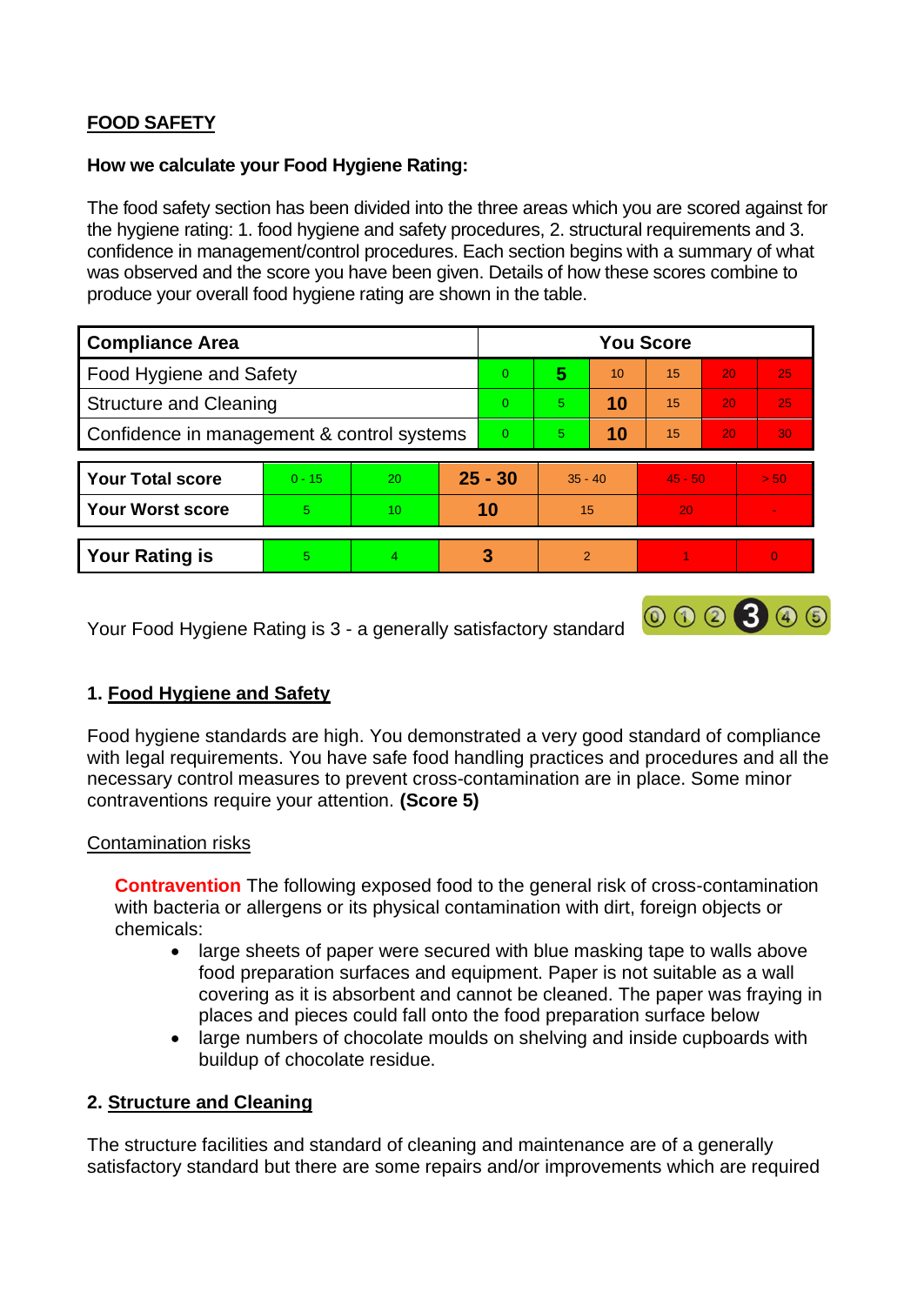in order for you to comply with the law. Pest control and waste disposal provisions are adequate. The contraventions require your attention; although not critical to food safety they may become so if not addressed. **(Score 10)** 

## Cleaning of Structure

**Contravention** The following items were dirty and require more frequent and thorough cleaning:

• windowsills

**Contravention** The following items could not be effectively cleaned and must be covered or made non-absorbent:

• paper wall coverings. If you need a surface covering on walls above a food preparation surface to prevent damage or build up of dirt/chocolate residue you could consider using white-rock/upvc plastic sheeting or another smooth, sound, impervious surface that is easily cleanable

## Cleaning of Equipment and Food Contact Surfaces

**Contravention** The following items are dirty and must be cleaned:

• fridge shelving

#### **Maintenance**

**Contravention** The following had not been suitably maintained and must be repaired or replaced:

• cracks to ceiling in main chocolate production room

#### Facilities and Structural provision

**Contravention** The following facilities were inadequate and must be improved:

- the layout of the premises is poor and does not allow staff to prepare food safely or clean adequately
- insufficient number of wash hand basins.
- insufficient storage space

**Legal Requirement** An adequate number of washbasins must be available, suitably located and designated for cleaning hands. Wash-hand basins must be provided with hot and cold (or suitably mixed) running water.

**Legal Requirement** Food businesses manufacturing, handling and wrapping processed foodstuffs must have suitable rooms, large enough for the separate storage of raw materials from processed material and sufficient separate refrigerated storage.

#### **3. Confidence in Management**

There are generally satisfactory food safety controls in place although there is evidence of some non-compliance with the law. You are progressing towards a written food safety management system. The contraventions require your attention; although not critical to food safety they may become so if not addressed. **(Score 10)**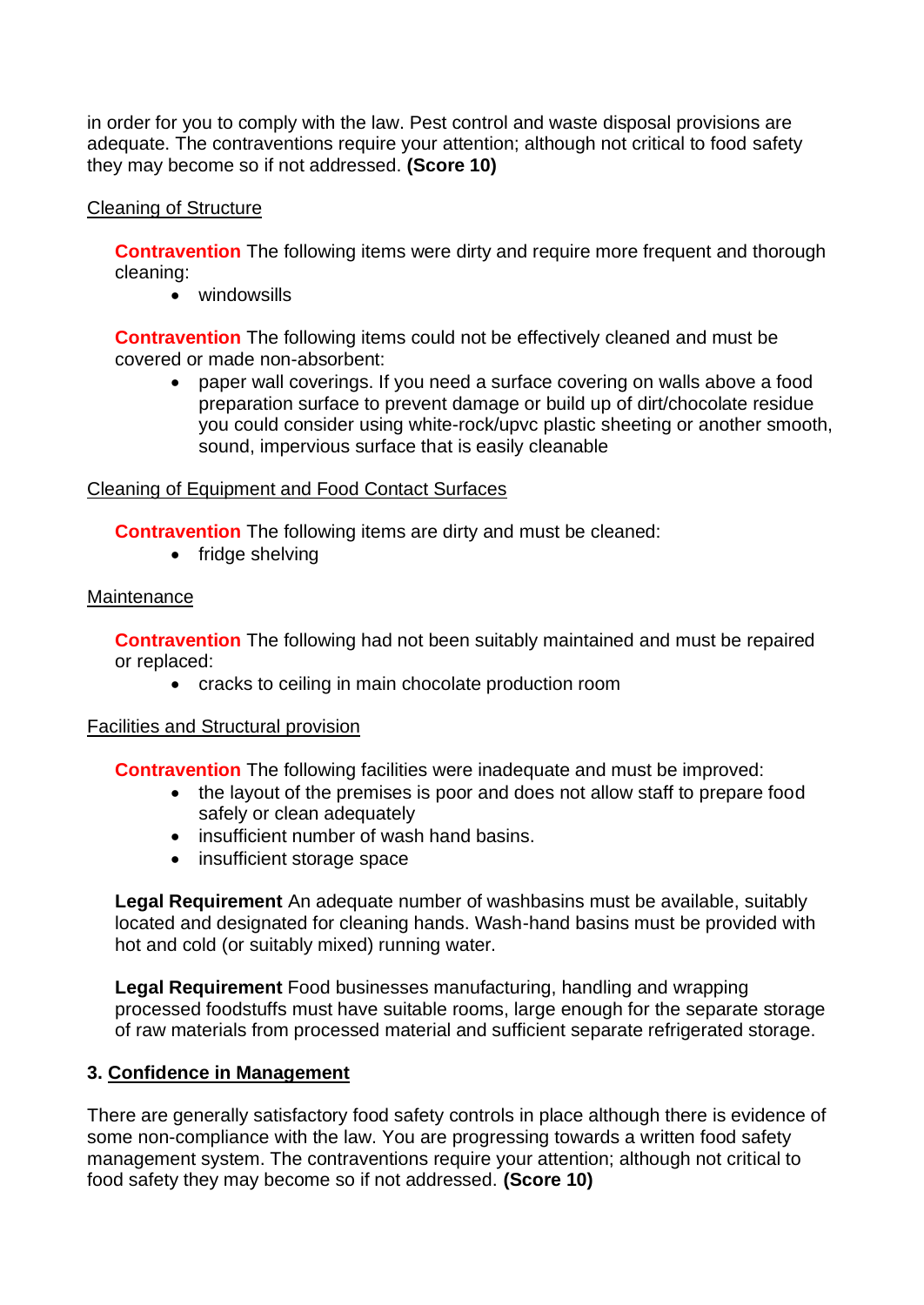#### Type of Food Safety Management System Required

**Contravention** Your documented Food Safety Management System or Safer Food Better Business pack was not available for inspection. As a consequence you could not demonstrate an effective system for managing food safety hazards.

There were some small numbers of written procedures printed on A4 sheets but these were not suitable in scope and detail given the size of your business.

**Legal Requirement** Food business operators must put in place, implement and maintain a permanent procedure or procedures based on HACCP principles:

- Identify hazards to food.
- Identify the critical limits (what is acceptable and unacceptable).
- Monitor critical control points to ensure critical limits are met.
- Keep appropriate records to demonstrate control measures are effective.

**Legal Requirement** Ensure that your food safety management system is available on site so your staff can refer to your procedures and so that daily records of checks can be completed.

**Information** You can download a Safer Food Better Business pack and refill diary pages from the FSA website: <www.food.gov.uk/business-industry/caterers/sfbb>

**Information** If you want to keep everything on your computer or tablet an electronic version of the Safer Food Better Business pack is also available on the FSA website <www.food.gov.uk/business-industry/caterers/sfbb>However, do make sure staff have access to it at all times when working.

**Information** Contact us for details of our Safer Food Better Business workshops on 01603 212747 or visit our webpage <www.norwich.gov.uk>

**Information** As you are a new business you have been given the benefit of the doubt despite your food safety management system not fully complying with the law. You must act on this now as your hygiene rating score will be reduced to a maximum of 1 if there is a similar situational at the next visit.

**Recommendation** Choose Safer Food Better Business as your food safety management system. It is simple to implement and requires a minimum amount of record keeping.

**Recommendation** MyHACCP is a free web tool that will guide you through the process of developing a food safety management system based on Hazard Analysis and Critical Control Point (HACCP)<www.myhaccp.food.gov.uk>

**Recommendation** You can buy a printed copy of Safer Food Better Business or a diary refill pack via our website<www.norwich.gov.uk/sfbb>

Food Hazard Identification and Control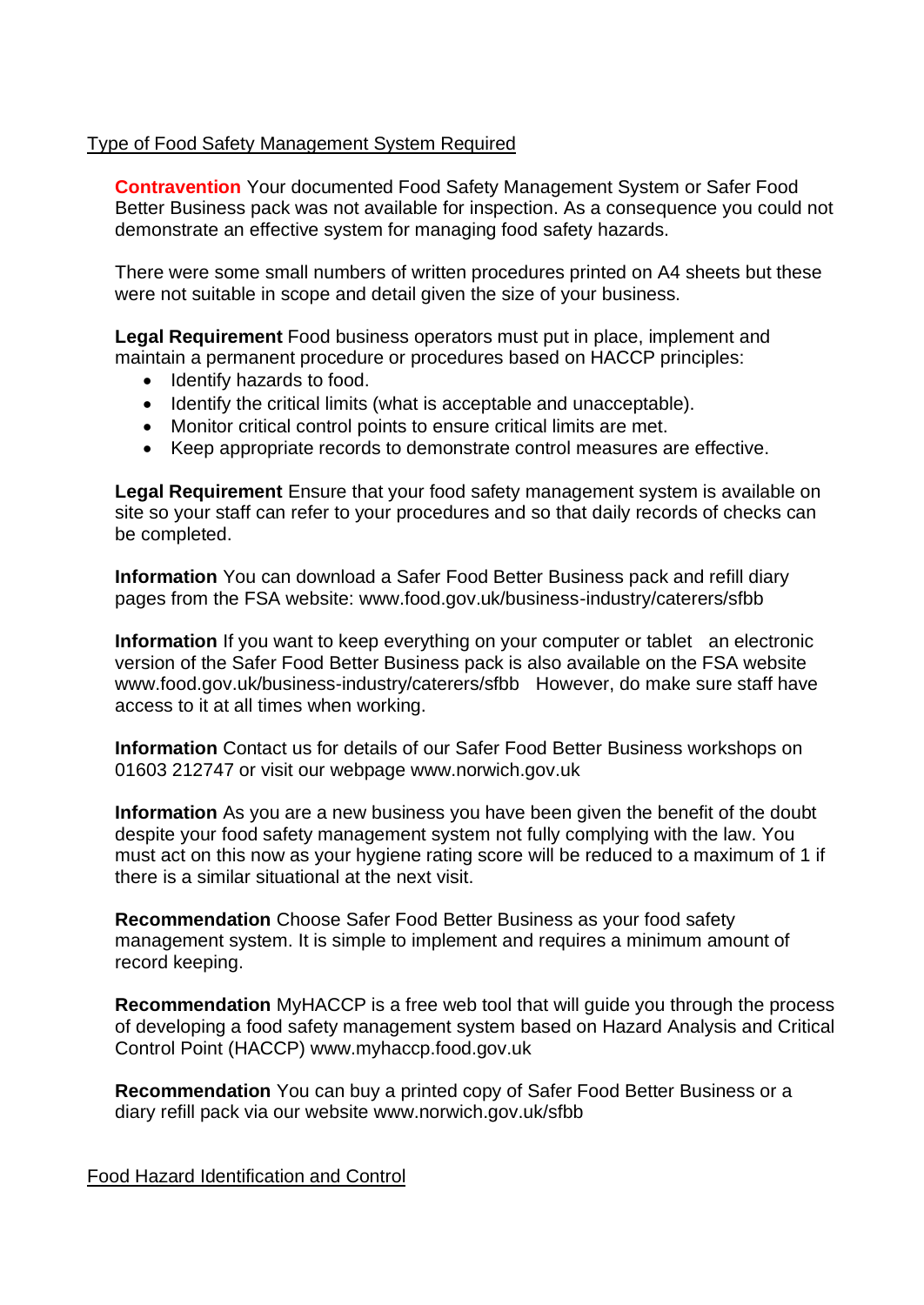**Information** Before implementing a food safety management system such as Safer Food Better Business, basic good hygiene conditions and practices called prerequisites must be in place. Only then will your food safety management system be effective in ensuring the preparation of safe food.

## **Training**

**Observation** I was pleased to see that food handlers had been trained to an appropriate level and evidence of their training was made available.

#### **Allergens**

**Information** Advise your customers how to get allergen information. You can display a sign along the lines of ASK OUR STAFF ABOUT ALLERGENS

**Information** The Food Standards Agency has produced a chart that you may find useful <www.food.gov.uk/sites/default/files/media/document/allergen-chart.pdf>

**Information** The 14 allergens are:

- cereals containing gluten
- crustaceans, for example prawns, crabs, lobster and crayfish
- eggs
- fish
- peanuts
- soybeans
- milk
- nuts, such as almonds, hazelnuts, walnuts, pecan nuts, Brazil nuts, pistachio, cashew and macadamia (Queensland) nuts
- celery (and celeriac)
- mustard
- sesame
- sulphur dioxide, which is a preservative found in some dried fruit
- lupin
- molluscs, for example clams, mussels, whelks, oysters, snails and squid

**Recommendation** Make a chart listing all your meals together with the 14 allergens (if present). Bring the chart to the attention of your customers and your staff.

#### **HEALTH AND SAFETY**

# **HEALTH, SAFETY AND WELFARE- slips, trips and falls**

#### Uncontrolled Hazards

#### **The following hazards had not been controlled and were of immediate concern. (Contravention):**